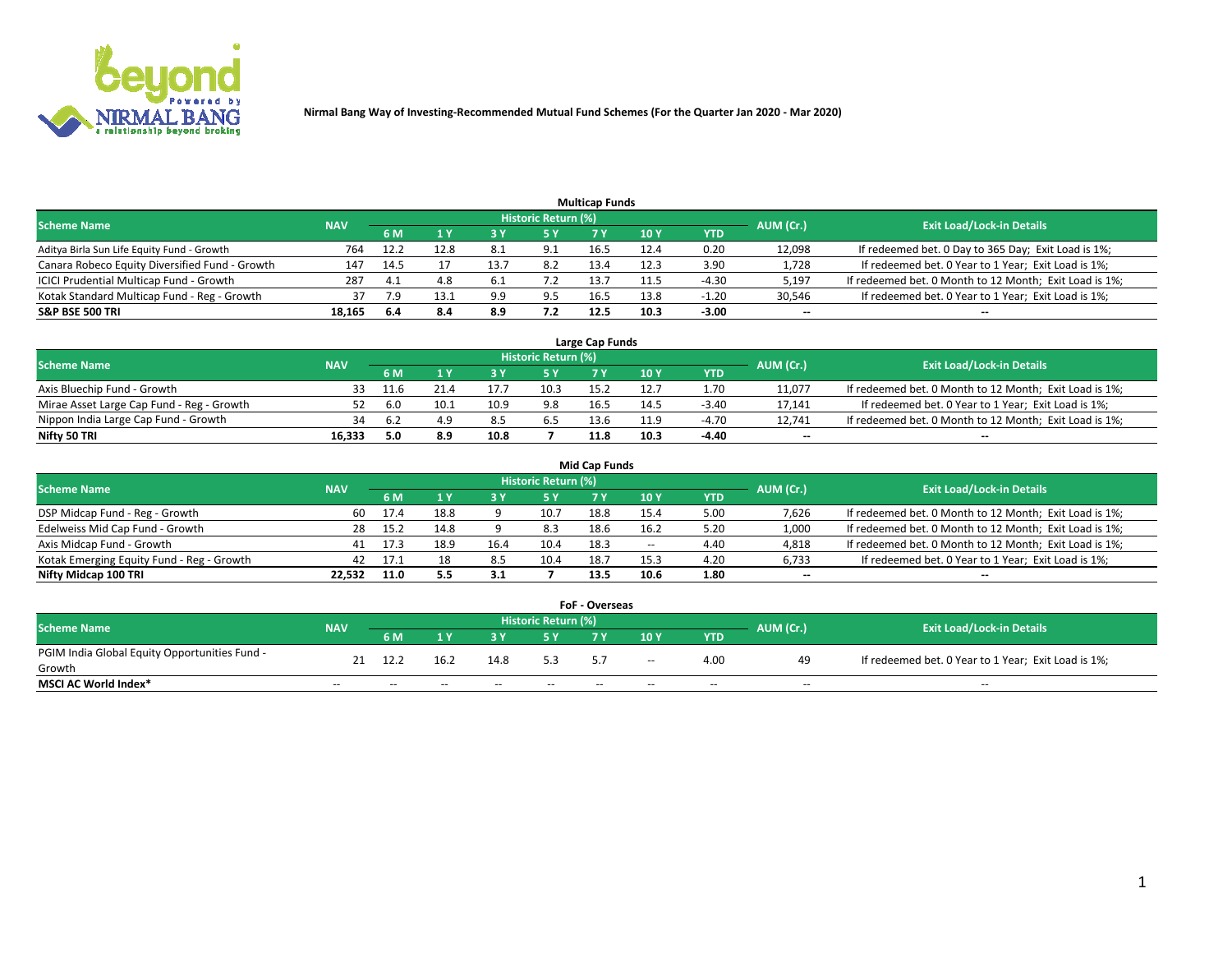

| Large & Midcap                                   |            |      |      |      |                     |      |      |         |           |                                                     |  |  |  |  |
|--------------------------------------------------|------------|------|------|------|---------------------|------|------|---------|-----------|-----------------------------------------------------|--|--|--|--|
| <b>Scheme Name</b>                               | <b>NAV</b> |      |      |      | Historic Return (%) |      |      |         | AUM (Cr.) | <b>Exit Load/Lock-in Details</b>                    |  |  |  |  |
|                                                  |            | 6 M  |      |      | 5 Y                 |      | 10Y  | YTD     |           |                                                     |  |  |  |  |
| Canara Robeco Emerging Equities - Growth         | 102        | 17.5 | Lb   | 11.8 | 11.8                |      |      | 5.60    | 5.626     | If redeemed bet. 0 Year to 1 Year; Exit Load is 1%; |  |  |  |  |
| Invesco India Growth Opportunities Fund - Growth |            |      | 13.8 | 12.4 | 8.8                 | 15.2 | 12.8 | 0.40    | 2,447     | If redeemed bet. 0 Year to 1 Year; Exit Load is 1%; |  |  |  |  |
| Principal Emerging Bluechip Fund - Growth        | 112        | 15   | 15.4 | Q    | 10.5                | 19.5 |      | 3.30    | 2,202     | If redeemed bet. 0 Year to 1 Year; Exit Load is 1%; |  |  |  |  |
| NIFTY Large Midcap 250 TRI                       | /.355      | 9.1  |      | 8.7  | 8.3                 | 14.4 | 11.5 | $-0.80$ | $\sim$    | $-$                                                 |  |  |  |  |

| <b>Focused Funds</b>             |            |            |      |      |                     |      |       |         |           |                                                        |  |  |  |
|----------------------------------|------------|------------|------|------|---------------------|------|-------|---------|-----------|--------------------------------------------------------|--|--|--|
| <b>Scheme Name</b>               | <b>NAV</b> |            |      |      | Historic Return (%) |      |       |         |           | <b>Exit Load/Lock-in Details</b>                       |  |  |  |
|                                  |            | <b>6 M</b> |      |      |                     |      | 10 Y  | YTD     | AUM (Cr.) |                                                        |  |  |  |
| Axis Focused 25 Fund - Growth    |            | 13.6       |      | 15.6 | 11.5                | 15.3 | $- -$ | 1.90    | 9.627     | If redeemed bet. 0 Month to 12 Month; Exit Load is 1%; |  |  |  |
| SBI Focused Equity Fund - Growth | 160        | 17.0       | 23.9 |      |                     | 15.9 | 17.5  | 4.00    | 7.694     | If redeemed bet. 0 Year to 1 Year; Exit Load is 1%;    |  |  |  |
| <b>S&amp;P BSE 500 TRI</b>       | 18.165     | -6.4       | 8.4  | 8.9  |                     | 12.5 | 10.3  | $-3.00$ | $\sim$    | $- -$                                                  |  |  |  |

| <b>Small Cap Funds</b>                         |            |       |        |                     |      |            |                 |            |                          |                                                     |  |  |  |  |
|------------------------------------------------|------------|-------|--------|---------------------|------|------------|-----------------|------------|--------------------------|-----------------------------------------------------|--|--|--|--|
| <b>Scheme Name</b>                             | <b>NAV</b> |       |        | Historic Return (%) |      |            |                 |            |                          | <b>Exit Load/Lock-in Details</b>                    |  |  |  |  |
|                                                |            | 6 M   |        |                     | 5 Y  | <b>7 Y</b> | 10 <sub>Y</sub> | <b>YTD</b> | AUM (Cr.)                |                                                     |  |  |  |  |
| Franklin India Smaller Companies Fund - Growth | 50         | 6.2   | 0.5    |                     |      | 17.3       | 15.1            | 0.20       | 7,188                    | If redeemed bet. 0 Year to 1 Year; Exit Load is 1%; |  |  |  |  |
| HDFC Small Cap Fund - Growth                   | 39         |       | $-4.5$ |                     | 8.6  | 14.3       | 11.6            | 0.50       | 9,872                    | If redeemed bet. 0 Year to 1 Year; Exit Load is 1%; |  |  |  |  |
| L&T Emerging Businesses Fund - Reg - Growth    | 23         | 4.3   | $-2.6$ | 4.2                 | 9.3  | $\sim$     | $- -$           | $-1.30$    | 6,123                    | If redeemed bet. 0 Year to 1 Year; Exit Load is 1%; |  |  |  |  |
| SBI Small Cap Fund - Growth                    | 56.        | 15.5  | 19.1   | 13.1                | 13.7 | 24.2       | 18.9            | 5.50       | 3,493                    | If redeemed bet. 0 Year to 1 Year; Exit Load is 1%; |  |  |  |  |
| Nifty Smallcap 100 TRI                         | 7.272      | - 8.7 | 1.6    | $-2.9$              | 1.8  | 9.8        | 6.9             | 1.50       | $\overline{\phantom{a}}$ | $\overline{\phantom{a}}$                            |  |  |  |  |

## **ELSS Schemes (Tax Saving u/s 80-C)**

| <b>Scheme Name</b>                           | <b>NAV</b> |      |      | <b>Historic Return (%)</b> |           |                          |        |         | AUM (Cr.) | <b>Exit Load/Lock-in Details</b> |
|----------------------------------------------|------------|------|------|----------------------------|-----------|--------------------------|--------|---------|-----------|----------------------------------|
|                                              |            | 6 M  | 4 Y  | <b>3 Y</b>                 | <b>5Y</b> | 7 Y                      | $-10V$ | YTD     |           |                                  |
| Aditya Birla Sun Life Tax Relief 96 - Growth | 32         | 11.0 |      | 9.8                        |           | 16.1                     | 12.1   | $-0.30$ | 10,308    | Nil                              |
| Axis Long Term Equity Fund - Growth          | 50         | 13.4 | 20.9 | 15.2                       | 10.3      | 19.7                     | 17.4   | 1.90    | 21,997    | Nil                              |
| Canara Robeco Equity Tax Saver Fund - Growth |            |      | 19.2 | 13.5                       | 8.4       |                          | 12.9   | 5.10    | 1,033     | Nil                              |
| Invesco India Tax Plan - Growth              | 55         | 12.9 | 16.5 | 11.6                       | 8.8       | 16.3                     | 14.1   | 2.90    | 1,026     | Nil                              |
| Mirae Asset Tax Saver Fund - Reg - Growth    | 19         | -8.4 | 13.5 | 13.1                       | $\sim$    | $\overline{\phantom{a}}$ | --     | $-2.20$ | 3,293     | Nil                              |
| S&P BSE 200 TRI                              | 5,869      | 6.0  |      | 9.6                        | 7.4       | 12.6                     | 10.5   | $-3.40$ | $\sim$    | $- -$                            |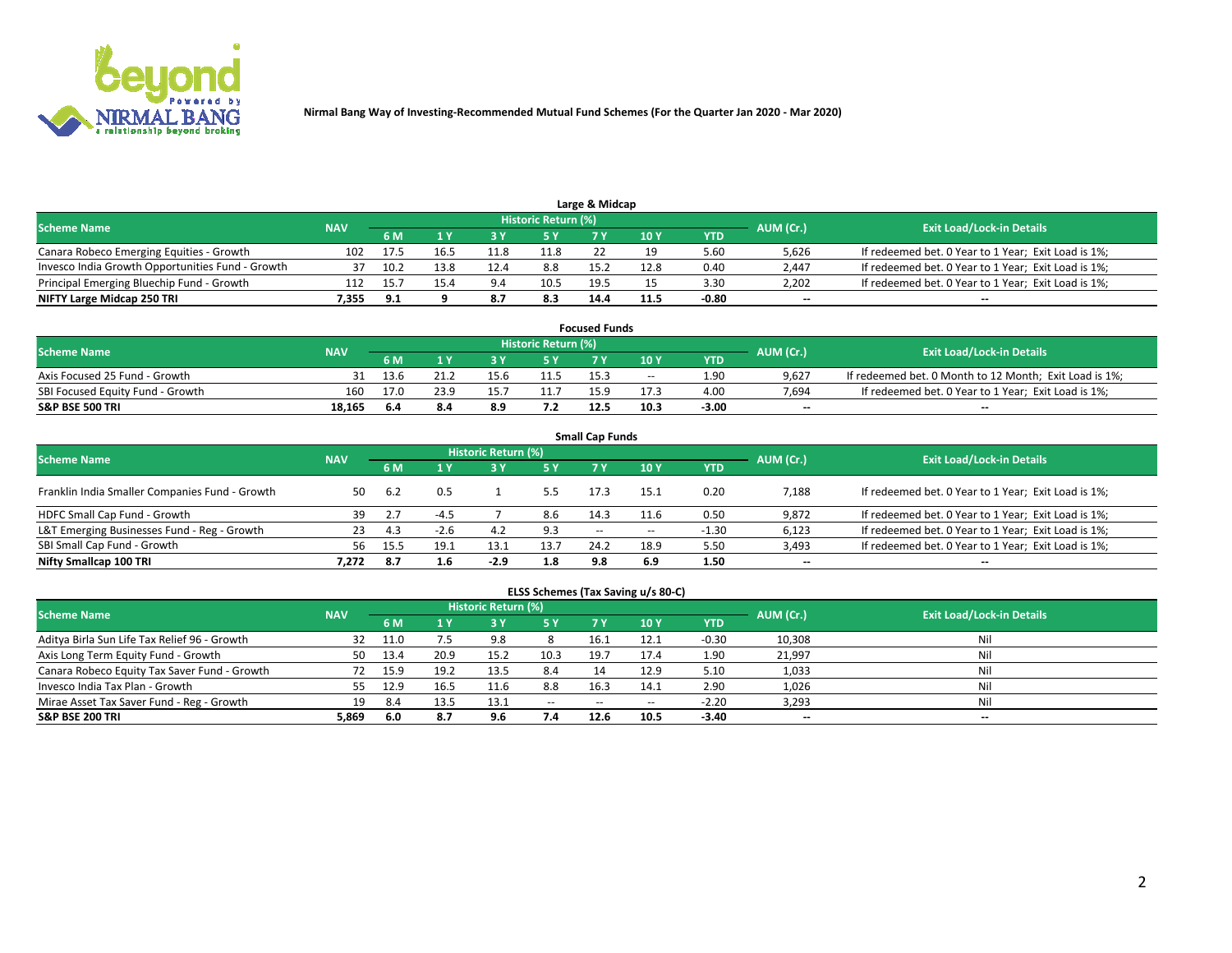

| <b>Contra/Value Fund</b>                                                                                        |        |      |      |      |     |      |      |            |        |                                                     |  |  |  |  |
|-----------------------------------------------------------------------------------------------------------------|--------|------|------|------|-----|------|------|------------|--------|-----------------------------------------------------|--|--|--|--|
| <b>Historic Return (%)</b><br><b>Exit Load/Lock-in Details</b><br>AUM (Cr.)<br><b>Scheme Name</b><br><b>NAV</b> |        |      |      |      |     |      |      |            |        |                                                     |  |  |  |  |
|                                                                                                                 |        | 6 M  |      |      | 5 Y |      | 10Y  | <b>YTD</b> |        |                                                     |  |  |  |  |
| Kotak India EQ Contra Fund - Reg - Growth                                                                       | לל     |      | 10.5 | 11.5 |     |      | 11.2 | $-0.80$    | 900    | If redeemed bet. 0 Year to 1 Year; Exit Load is 1%; |  |  |  |  |
| Invesco India Contra Fund - Growth                                                                              | 50     |      |      |      | 9.4 | 17.2 | 13.2 | 2.10       | 4,751  | If redeemed bet. 0 Year to 1 Year; Exit Load is 1%; |  |  |  |  |
| UTI Value Opportunities Fund - Growth                                                                           |        | 11.8 | 12.8 | 8.8  | 4.9 |      |      | 0.20       | 4,635  | If redeemed bet. 0 Year to 1 Year; Exit Load is 1%; |  |  |  |  |
| Nippon India Value Fund - Growth                                                                                | 74     | 7.6  |      | -8.2 | 6.8 | 13.2 | 10.6 | $-1.60$    | 3,114  | If redeemed bet. 0 Year to 1 Year; Exit Load is 1%; |  |  |  |  |
| <b>S&amp;P BSE 500 TRI</b>                                                                                      | 18.165 | -6.4 | 8.4  | 8.9  | 7.2 | 12.5 | 10.3 | $-3.00$    | $\sim$ | $- -$                                               |  |  |  |  |

| Sector/Thematic                                                           |            |      |      |                     |           |       |                          |            |                          |                                                        |  |  |  |  |
|---------------------------------------------------------------------------|------------|------|------|---------------------|-----------|-------|--------------------------|------------|--------------------------|--------------------------------------------------------|--|--|--|--|
| <b>Scheme Name</b>                                                        | <b>NAV</b> |      |      | Historic Return (%) |           |       |                          |            | AUM (Cr.)                | <b>Exit Load/Lock-in Details</b>                       |  |  |  |  |
|                                                                           |            | 6 M  | 1 Y  | 73 Y                | <b>5Y</b> | 7 Y   | 10Y                      | <b>YTD</b> |                          |                                                        |  |  |  |  |
| Canara Robeco Consumer Trends Fund - Reg -<br>Growth                      | 44         | 17.6 | 21.3 | 14.6                | 11.4      | 16.4  | 15.6                     | 4.50       | 388                      | If redeemed bet. 0 Year to 1 Year; Exit Load is 1%;    |  |  |  |  |
| Mirae Asset Great Consumer Fund - Growth                                  | 37         | 13.0 | 14.1 | 14.8                | 10.8      | 16.7  | $\overline{\phantom{a}}$ | 0.20       | 1,004                    | If redeemed bet. 0 Year to 1 Year; Exit Load is 1%;    |  |  |  |  |
| ICICI Prudential Technology Fund - Growth                                 | 61         | 2.9  |      | 14.7                |           | 16.1  | 15.8                     | 5.00       | 418                      | If redeemed bet. 0 Day to 15 Day; Exit Load is 1%;     |  |  |  |  |
| Nippon India Pharma Fund - Growth                                         | 161        | 16.2 |      | 5.7                 | 4.8       | 13.9  | 14                       | 5.60       | 2,451                    | If redeemed bet. 0 Year to 1 Year; Exit Load is 1%;    |  |  |  |  |
| BNP Paribas India Consumption Fund - Reg - Growth                         | 14         | 18.8 | 29   | $\sim$              | $- -$     | $- -$ | $- -$                    | 6.00       | 499                      | If redeemed bet. 0 Month to 12 Month; Exit Load is 1%; |  |  |  |  |
| ICICI Prudential Banking and Financial Services Fund -<br>Retail - Growth | 68         | 10.0 |      | 11.3                | 12.2      | 17.7  | 16.8                     | $-3.00$    | 3,615                    | If redeemed bet. 0 Day to 15 Day; Exit Load is 1%;     |  |  |  |  |
| <b>S&amp;P BSE 500 TRI</b>                                                | 18.165     | 6.4  | 8.4  | 8.9                 | 7.2       | 12.5  | 10.3                     | $-3.00$    | $\overline{\phantom{a}}$ | $\overline{\phantom{a}}$                               |  |  |  |  |

| <b>Dynamic Asset Allocation Funds</b>                      |            |     |      |                     |                          |       |       |            |           |                                                          |  |  |  |  |
|------------------------------------------------------------|------------|-----|------|---------------------|--------------------------|-------|-------|------------|-----------|----------------------------------------------------------|--|--|--|--|
| <b>Scheme Name</b>                                         | <b>NAV</b> |     |      | Historic Return (%) |                          |       |       |            | AUM (Cr.) | <b>Exit Load/Lock-in Details</b>                         |  |  |  |  |
|                                                            |            | 6 M | 1 Y  | 73 Y                | 5 Y                      | 7 Y   | 10Y   | <b>YTD</b> |           |                                                          |  |  |  |  |
| ICICI Prudential Balanced Advantage Fund - Reg -<br>Growth | 38         | 6.6 |      | 8.4                 | 8.2                      | 12.2  | 12.1  | $-1.00$    | 28,853    | If redeemed bet. 0 Year to 1 Year; Exit Load is 1%;      |  |  |  |  |
| Invesco India Dynamic Equity Fund - Growth                 | 30         | 6.0 | 10.6 |                     | 6.8                      | 12    | 10.5  | 0.90       | 870       | If redeemed bet. 0 Month to 3 Month; Exit Load is 0.25%; |  |  |  |  |
| Nippon India Balanced Advantage Fund - Growth              | 95         | 5.7 |      | 8.2                 | 6.4                      | 12    |       | 0.40       | 2,884     | If redeemed bet. 0 Month to 12 Month; Exit Load is 1%;   |  |  |  |  |
| HDFC Balanced Advantage Fund - Growth                      | 193        | 1.6 | 5.5  | 7.7                 | 7.2                      | 11.4  | 10.6  | $-4.40$    | 44,151    | If redeemed bet. 0 Year to 1 Year; Exit Load is 1%;      |  |  |  |  |
| SBI Dynamic Asset Allocation Fund - Reg - Growth           | 13         | 0.9 | 1.8  | 6.5                 | $\overline{\phantom{a}}$ | $- -$ | $- -$ | $-4.00$    | 664       | If redeemed bet. 0 Month to 12 Month; Exit Load is 1%;   |  |  |  |  |
| NIFTY 50 Hybrid Composite Debt 65:35 Index                 | 10,361     | 4.8 | 10.7 | 10                  | 7.7                      | 10.9  | 9.9   | $-1.90$    | $\sim$    | --                                                       |  |  |  |  |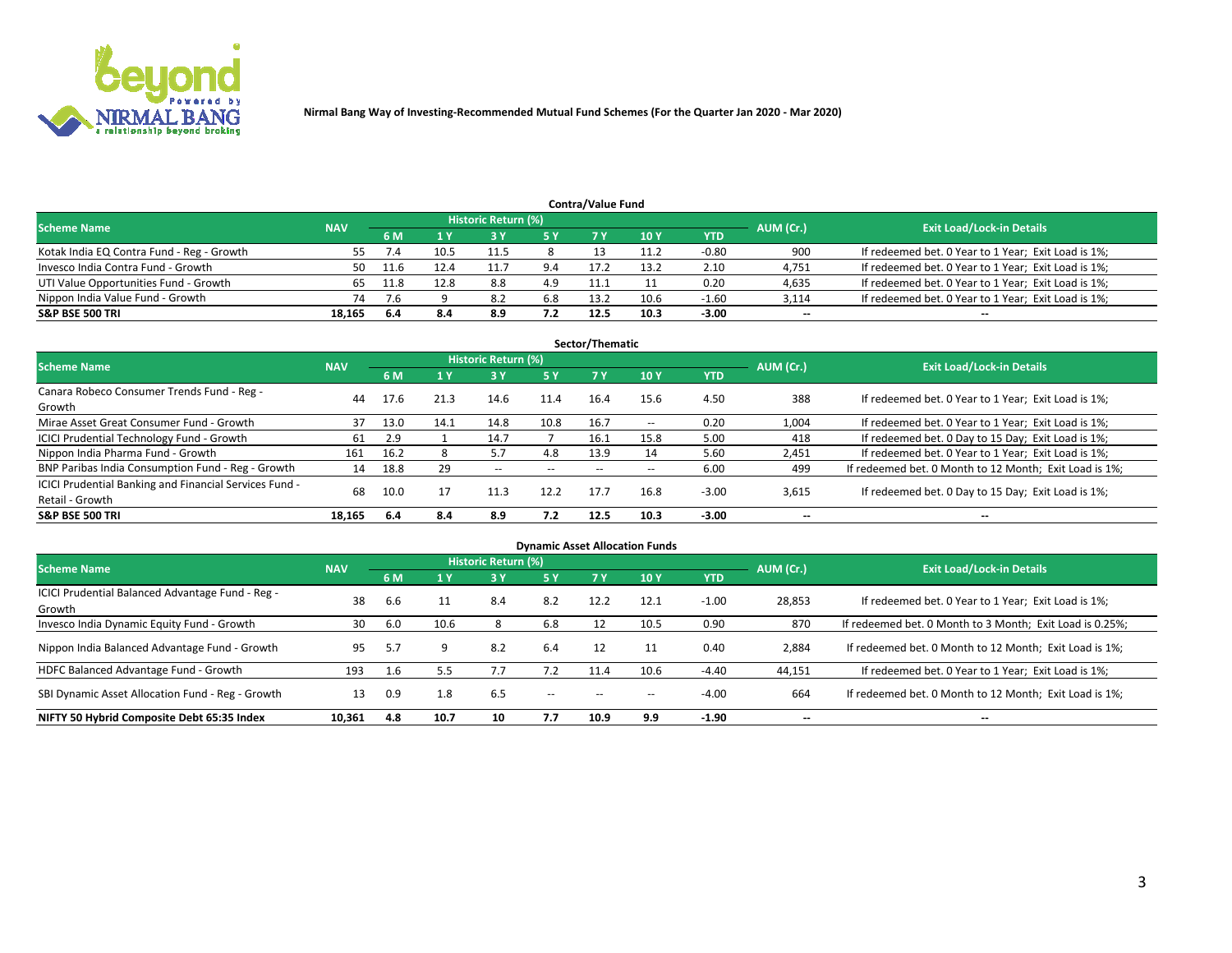

| <b>Hybrid Aggressive</b>                        |            |      |           |                                  |            |       |                 |         |                          |                                                        |  |  |  |  |
|-------------------------------------------------|------------|------|-----------|----------------------------------|------------|-------|-----------------|---------|--------------------------|--------------------------------------------------------|--|--|--|--|
| <b>Scheme Name</b>                              | <b>NAV</b> |      | AUM (Cr.) | <b>Exit Load/Lock-in Details</b> |            |       |                 |         |                          |                                                        |  |  |  |  |
|                                                 |            | 6 M  |           |                                  | 5 Y        | 7 Y   | 10 <sub>Y</sub> | YTD     |                          |                                                        |  |  |  |  |
| ICICI Prudential Equity & Debt Fund - Growth    | 134        | 4.6  | 7.6       | 6.3                              | 7.5        | 13.6  |                 | $-4.10$ | 22,390                   | If redeemed bet. 0 Year to 1 Year; Exit Load is 1%;    |  |  |  |  |
| Mirae Asset Hybrid - Equity Fund - Reg - Growth |            | 52   | 9.9       | 9.6                              | $- -$      | $- -$ |                 | $-2.50$ | 3,380                    | If redeemed bet. 0 Year to 1 Year; Exit Load is 1%;    |  |  |  |  |
| SBI Equity Hybrid Fund - Growth                 | 148        | 9.9  |           | 11.5                             | 9.2        | 14.8  | 12.3            | 1.30    | 32,585                   | If redeemed bet. 0 Month to 12 Month; Exit Load is 1%; |  |  |  |  |
| Canara Robeco Equity Hybrid Fund - Growth       | 174        | 11.9 | 15.8      |                                  | ، ۹<br>J.L | 14.1  | 12.9            | 3.20    | 3,000                    | If redeemed bet. 0 Year to 1 Year; Exit Load is 1%;    |  |  |  |  |
| NIFTY 50 Hybrid Composite Debt 65:35 Index      | 10,361     | 4.8  | 10.7      | 10                               | 7.7        | 10.9  | 9.9             | $-1.90$ | $\overline{\phantom{a}}$ | $- -$                                                  |  |  |  |  |

| <b>Arbitrage Fund</b>                      |    |                                                |     |     |     |  |  |                                  |        |                                                          |  |  |  |  |
|--------------------------------------------|----|------------------------------------------------|-----|-----|-----|--|--|----------------------------------|--------|----------------------------------------------------------|--|--|--|--|
| Scheme Name                                |    | Historic Return (%)<br>AUM (Cr.)<br><b>NAV</b> |     |     |     |  |  | <b>Exit Load/Lock-in Details</b> |        |                                                          |  |  |  |  |
|                                            |    | 1 M'                                           | : M | 6 M |     |  |  | YTD                              |        |                                                          |  |  |  |  |
| IDFC Arbitrage Fund - Reg - Growth         | 25 |                                                |     |     | 0.1 |  |  | 6.20                             | 12.224 | If redeemed bet. 0 Month to 1 Month; Exit Load is 0.25%; |  |  |  |  |
| Kotak Equity Arbitrage Fund - Reg - Growth | 28 | 6.0                                            |     |     | 0.1 |  |  | 6.3C                             | 17.856 | If redeemed bet. 0 Day to 30 Day; Exit Load is 0.25%;    |  |  |  |  |
| Nippon India Arbitrage Fund - Growth       | 20 | h <sub>1</sub>                                 |     |     | 0.2 |  |  | 6.50                             | 10.497 | If redeemed bet. 0 Month to 1 Month; Exit Load is 0.25%; |  |  |  |  |

|                                          |            |     |     |                            |                          | <b>Equity Saver</b> |        |            |                          |                                                        |
|------------------------------------------|------------|-----|-----|----------------------------|--------------------------|---------------------|--------|------------|--------------------------|--------------------------------------------------------|
| Scheme Name                              | <b>NAV</b> |     |     | <b>Historic Return (%)</b> |                          |                     |        |            | AUM (Cr.)                | <b>Exit Load/Lock-in Details</b>                       |
|                                          |            | 6 M |     |                            |                          |                     | 10 Y   | <b>YTD</b> |                          |                                                        |
| Axis Equity Saver Fund - Reg - Growth    |            |     |     |                            | $\sim$                   | $- -$               | $\sim$ | 1.00       | 820                      | If redeemed bet. 0 Month to 12 Month; Exit Load is 1%; |
| Kotak Equity Savings Fund - Reg - Growth |            | 4.9 |     |                            |                          | $\sim$ $\sim$       | $- -$  | 0.20       | 1,804                    | If redeemed bet. 0 Year to 1 Year; Exit Load is 1%;    |
| CRISIL Hybrid 50+50 - Moderate Index*    |            | --  | $-$ | $\overline{\phantom{a}}$   | $\overline{\phantom{a}}$ | $\sim$              | --     | $- -$      | $\overline{\phantom{a}}$ | $-$                                                    |

| <b>Liquid Funds</b>              |            |      |     |                            |     |                          |            |                 |           |                                  |  |  |  |  |
|----------------------------------|------------|------|-----|----------------------------|-----|--------------------------|------------|-----------------|-----------|----------------------------------|--|--|--|--|
| Scheme Name                      | <b>NAV</b> |      |     | <b>Historic Return (%)</b> |     |                          | <b>YTM</b> | Avg             | AUM (Cr.) | <b>Exit Load/Lock-in Details</b> |  |  |  |  |
|                                  |            | 1 W. | 2 W | 1 M                        | 3M  | 71 Y                     |            | <b>Maturity</b> |           |                                  |  |  |  |  |
| Axis Liquid Fund - Growth        | 2,181      |      |     |                            | ـ . |                          | 5.38       | 0.10            | 33,800    | *Ref Footnote                    |  |  |  |  |
| IDFC Cash Fund - Reg - Growth    | 2.378      |      |     |                            | 4.9 |                          |            | 0.08            | 9,799     | *Ref Footnote                    |  |  |  |  |
| Kotak Liquid Fund - Reg - Growth | 3,978      | 4.6  |     |                            |     |                          |            | 0.09            | 29,452    | *Ref Footnote                    |  |  |  |  |
| <b>CRISIL Liquid Fund Index</b>  | $\sim$     | 4.7  |     |                            | 5.5 | $\overline{\phantom{a}}$ | $-$        | $- -$           | $\sim$    | $\sim$                           |  |  |  |  |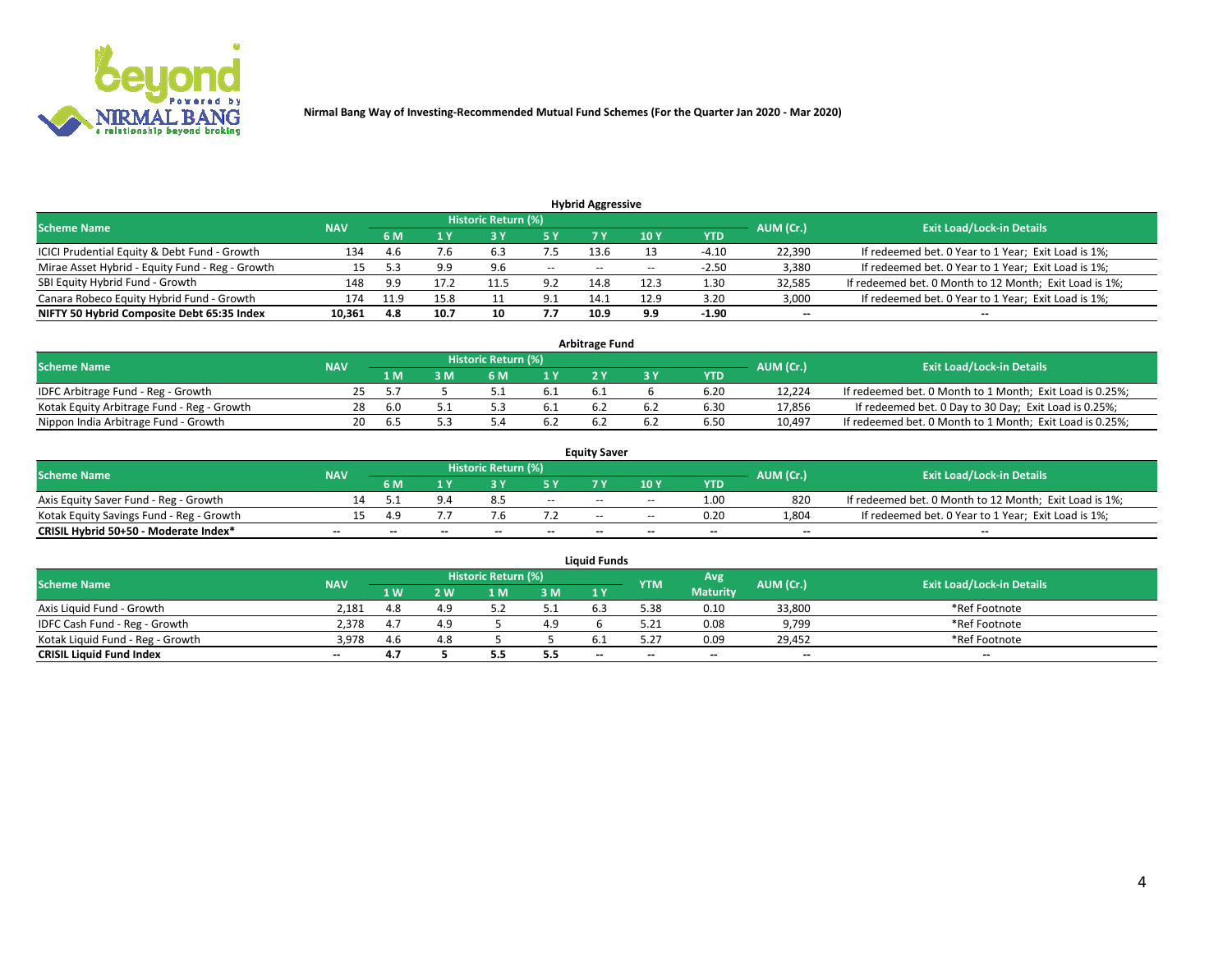

| <b>Ultra Short Fund</b>                       |            |      |     |                            |        |            |            |                 |           |                                  |  |  |  |  |
|-----------------------------------------------|------------|------|-----|----------------------------|--------|------------|------------|-----------------|-----------|----------------------------------|--|--|--|--|
| <b>Scheme Name</b>                            | <b>NAV</b> |      |     | <b>Historic Return (%)</b> |        |            | <b>YTM</b> | Avg             | AUM (Cr.) | <b>Exit Load/Lock-in Details</b> |  |  |  |  |
|                                               |            | 1 M  | 3 M | 6 M                        | 1 Y    | <b>3 Y</b> |            | <b>Maturity</b> |           |                                  |  |  |  |  |
| IDFC Ultra Short Term Fund - Reg - Growth     |            | .5.b | 5.6 | b.4                        |        | --         | 5.83       | 0.46            | 5,468     | Nil                              |  |  |  |  |
| Sundaram Ultra Short Term Fund - Reg - Growth |            |      |     |                            | $\sim$ | $-$        | 5.75       | 0.40            | 339       | Nil                              |  |  |  |  |
| L&T Ultra Short Term Fund - Growth            |            |      |     |                            |        |            | 5.85       | 0.46            | 2,666     | Nil                              |  |  |  |  |
| <b>NIFTY Ultra Short Duration Debt Index</b>  | 4,038      | -6.1 | 6.1 | 6.5                        | 7.5    |            | $-$        | $-$             | $- -$     | $- -$                            |  |  |  |  |

| <b>Money Market Fund</b>                         |            |     |     |                     |        |    |            |                 |           |                                  |  |  |  |  |
|--------------------------------------------------|------------|-----|-----|---------------------|--------|----|------------|-----------------|-----------|----------------------------------|--|--|--|--|
| <b>Scheme Name</b>                               | <b>NAV</b> |     |     | Historic Return (%) |        |    | <b>YTM</b> | 'Avg            | AUM (Cr.) | <b>Exit Load/Lock-in Details</b> |  |  |  |  |
|                                                  |            | 1 M | 3 M | 6 M                 | 1 Y    | 3Y |            | <b>Maturity</b> |           |                                  |  |  |  |  |
| Aditya Birla Sun Life Money Manager Fund - Reg - | 268        |     |     | 6.5                 | 7.8    |    |            | 0.54            | 12,504    | Nil                              |  |  |  |  |
| Growth                                           |            |     |     |                     |        |    |            |                 |           |                                  |  |  |  |  |
| Franklin India Savings Fund - Growth             |            | 6.2 | 5.6 | 6.5                 | 8.1    |    |            | 0.34            | 4,741     | Nil                              |  |  |  |  |
| Nippon India Money Market Fund - Growth          | 3.016      | 6.2 |     | 6.5                 | 7.8    |    | 5.81       | 0.35            | 4,540     | Nil                              |  |  |  |  |
| <b>CRISIL Liquid Fund Index</b>                  | $- -$      |     | 5.5 |                     | $\sim$ | -- | --         | $\sim$          | $\sim$    | $\sim$                           |  |  |  |  |

| <b>Short Term Fund</b>                          |            |        |     |                            |      |           |            |                 |           |                                  |  |  |  |  |
|-------------------------------------------------|------------|--------|-----|----------------------------|------|-----------|------------|-----------------|-----------|----------------------------------|--|--|--|--|
| <b>Scheme Name</b>                              | <b>NAV</b> |        |     | <b>Historic Return (%)</b> |      |           | <b>YTM</b> | Avg             | AUM (Cr.) | <b>Exit Load/Lock-in Details</b> |  |  |  |  |
|                                                 |            | 1 M    | 3 M | 6 M                        | 1Y   | <b>3Y</b> |            | <b>Maturity</b> |           |                                  |  |  |  |  |
| Axis Short Term Fund - Growth                   |            | 13.0   | 8.5 | 8.8                        | 10.5 |           | 6.63       | 2.20            | 4,939     | Nil                              |  |  |  |  |
| HDFC Short Term Debt Fund - Growth              | -23        | 15.5   | 9.9 | 9.8                        | 10.8 | 8.1       | 7.07       | 3.06            | 11,026    | Nil                              |  |  |  |  |
| IDFC Bond Fund - Short Term Plan - Reg - Growth | 41         | - 11.3 | 7.6 | 8.4                        | 10.2 |           | 6.62       | 2.21            | 11,979    | Nil                              |  |  |  |  |
| Kotak Bond Short Term Fund - Reg - Growth       | 38         | 13.8   | 8.4 | 8.7                        | 10.4 |           | 6.88       | 2.42            | 11,400    | Nil                              |  |  |  |  |
| L&T Short Term Bond Fund - Reg - Growth         | 19.        | 12.4   |     | 8.                         | 9.9  |           | 6.48       | 2.11            | 5,450     | Nil                              |  |  |  |  |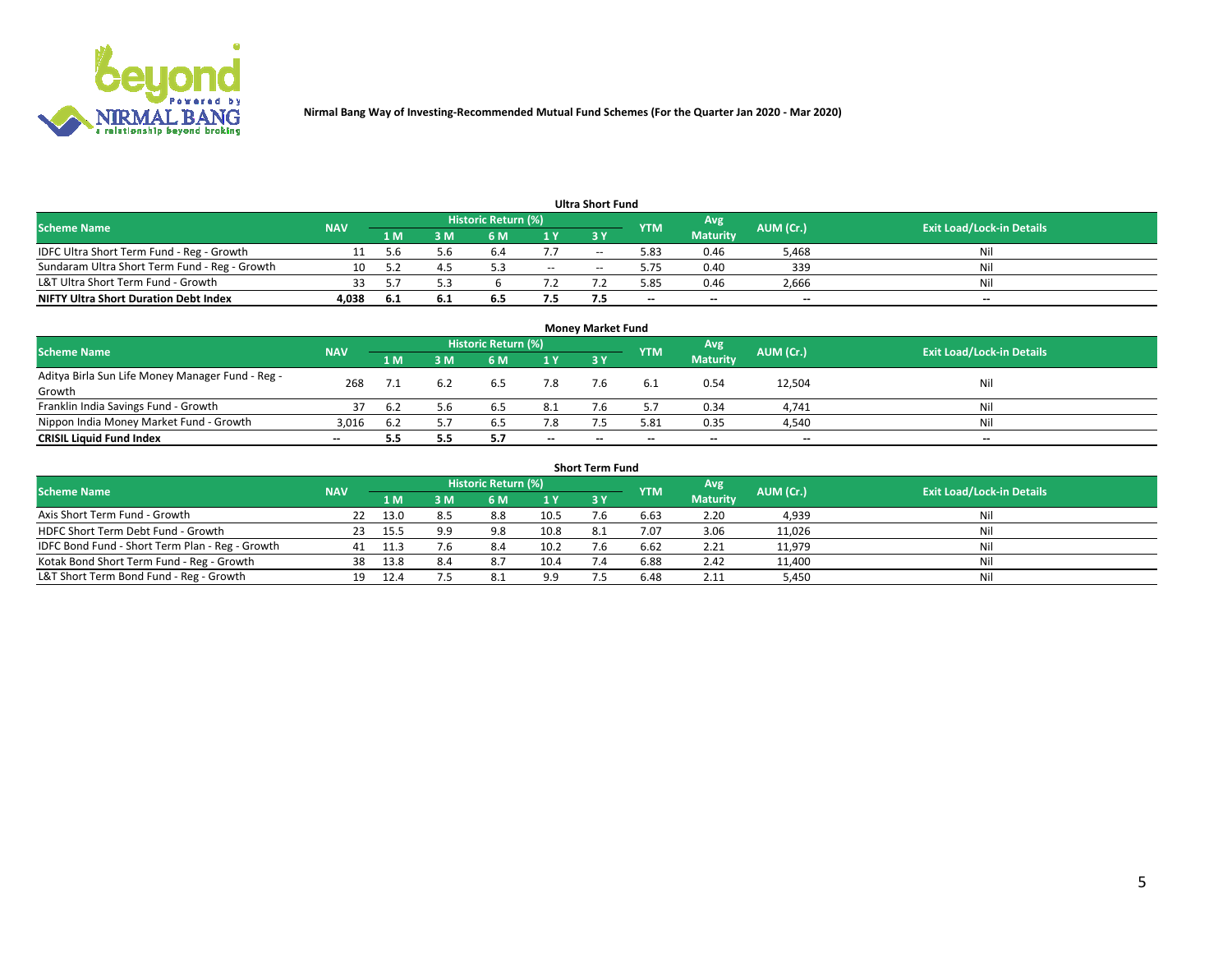

| <b>Low Duration Fund</b>                  |                                                        |     |     |                  |                                  |    |      |                 |       |     |  |  |  |  |
|-------------------------------------------|--------------------------------------------------------|-----|-----|------------------|----------------------------------|----|------|-----------------|-------|-----|--|--|--|--|
| <b>Scheme Name</b>                        | <b>Historic Return (%)</b><br><b>NAV</b><br><b>YTM</b> |     | Avg | <b>AUM (Cr.)</b> | <b>Exit Load/Lock-in Details</b> |    |      |                 |       |     |  |  |  |  |
|                                           |                                                        | 1 M | ያ M | 5 M              | 1 V                              | 2V |      | <b>Maturity</b> |       |     |  |  |  |  |
| Axis Treasury Advantage Fund - Growth     | 2.246                                                  |     |     |                  | 8.7                              |    | 5.99 | 0.78            | 5,239 | Nil |  |  |  |  |
| Canara Robeco Savings Fund - Reg - Growth |                                                        |     |     | b.4              |                                  |    | 5.87 | 0.80            | 1,135 | Nil |  |  |  |  |
| IDFC Low Duration Fund - Reg - Growth     |                                                        |     |     |                  | 8.3                              |    | 5.96 | 0.90            | 5,804 | Nil |  |  |  |  |

| <b>Banking &amp; PSU Bond Funds</b>            |            |      |      |                            |      |           |            |                 |           |                                  |  |  |  |  |
|------------------------------------------------|------------|------|------|----------------------------|------|-----------|------------|-----------------|-----------|----------------------------------|--|--|--|--|
| <b>Scheme Name</b>                             | <b>NAV</b> |      |      | <b>Historic Return (%)</b> |      |           | <b>YTM</b> | Avg             | AUM (Cr.) | <b>Exit Load/Lock-in Details</b> |  |  |  |  |
|                                                |            | 1 M  | sм   | 6 M                        | 71 Y | <b>3Y</b> |            | <b>Maturity</b> |           |                                  |  |  |  |  |
| HDFC Banking and PSU Debt Fund - Reg - Growth  |            | 16.3 |      | 10.1                       | 11.5 |           | 7.28       | 3.16            | 4,896     | Ni                               |  |  |  |  |
| Kotak Banking and PSU Debt Fund - Reg - Growth |            | 16.5 | 10.1 | $\alpha$                   |      | 8.4       | 6.93       | 3.29            | 4.553     | Ni                               |  |  |  |  |
| IDFC Banking & PSU Debt Fund - Reg - Growth    |            | 14.5 |      |                            | 12.3 |           |            | 3.10            | 13.030    | Ni                               |  |  |  |  |

| <b>Corporate Bond Funds</b>                         |            |      |      |                     |      |     |            |                 |           |                                                         |  |  |  |  |
|-----------------------------------------------------|------------|------|------|---------------------|------|-----|------------|-----------------|-----------|---------------------------------------------------------|--|--|--|--|
| <b>Scheme Name</b>                                  | <b>NAV</b> |      |      | Historic Return (%) |      |     | <b>YTM</b> | Avg             | AUM (Cr.) | <b>Exit Load/Lock-in Details</b>                        |  |  |  |  |
|                                                     |            | 1 M  | : M  | 6 M                 | 1Y   | 3V  |            | <b>Maturity</b> |           |                                                         |  |  |  |  |
| ICICI Prudential Corporate Bond Fund - Reg - Growth | 21         | 12.8 |      |                     | 10.6 |     | 6.76       | 2.26            | 12,074    | Nil                                                     |  |  |  |  |
| L&T Triple Ace Bond Fund - Reg - Growth             |            | 30.3 | 14.6 | 10.8                | 16.7 | 8.6 | 7.59       | 8.39            | 2.474     | If redeemed bet. 0 Month to 3 Month; Exit Load is 0.5%; |  |  |  |  |
| Kotak Corporate Bond Fund - Std - Growth            | 2,683      | 9.9  |      | 8.3                 | 9.9  |     | 6.63       | 1.62            | 4,523     | Nil                                                     |  |  |  |  |

| <b>Credit Risk Fund</b>                           |            |      |      |                            |      |     |            |                 |           |                                                           |  |  |  |
|---------------------------------------------------|------------|------|------|----------------------------|------|-----|------------|-----------------|-----------|-----------------------------------------------------------|--|--|--|
| <b>Scheme Name</b>                                | <b>NAV</b> |      |      | <b>Historic Return (%)</b> |      |     | <b>YTM</b> | 'Avg            | AUM (Cr.) | <b>Exit Load/Lock-in Details</b>                          |  |  |  |
|                                                   |            | 1 M  | 3 M  | 6 M                        | 1 Y  | 3Y  |            | <b>Maturity</b> |           |                                                           |  |  |  |
| <b>ICICI Prudential Credit Risk Fund - Growth</b> | 22         | 16.8 | 10.9 | 11.6                       | 11   |     | 9.41       | 2.30            | 12,381    | If redeemed bet. 0 Year to 1 Year; Exit Load is 1%;       |  |  |  |
| Kotak Credit Risk Fund - Reg - Growth             |            | 14.8 | a    | 10.4                       | 10.3 |     | 8.72       | 2.44            | 5,104     | If redeemed bet. 0 Year to 1 Year; Exit Load is 1%;       |  |  |  |
|                                                   |            |      |      |                            |      |     |            |                 |           | If redeemed bet. 0 Month to 12 Month; Exit Load is 3%; If |  |  |  |
| SBI Credit Risk Fund - Growth                     | 32         | 15.6 |      | 8.8                        | 7.6  | 6.8 | 8.58       | 2.38            | 5,055     | redeemed bet. 12 Month to 24 Month; Exit Load is 1.5%; If |  |  |  |
|                                                   |            |      |      |                            |      |     |            |                 |           | redeemed bet. 24 Month to 36 Month; Exit Load is 0.75%;   |  |  |  |